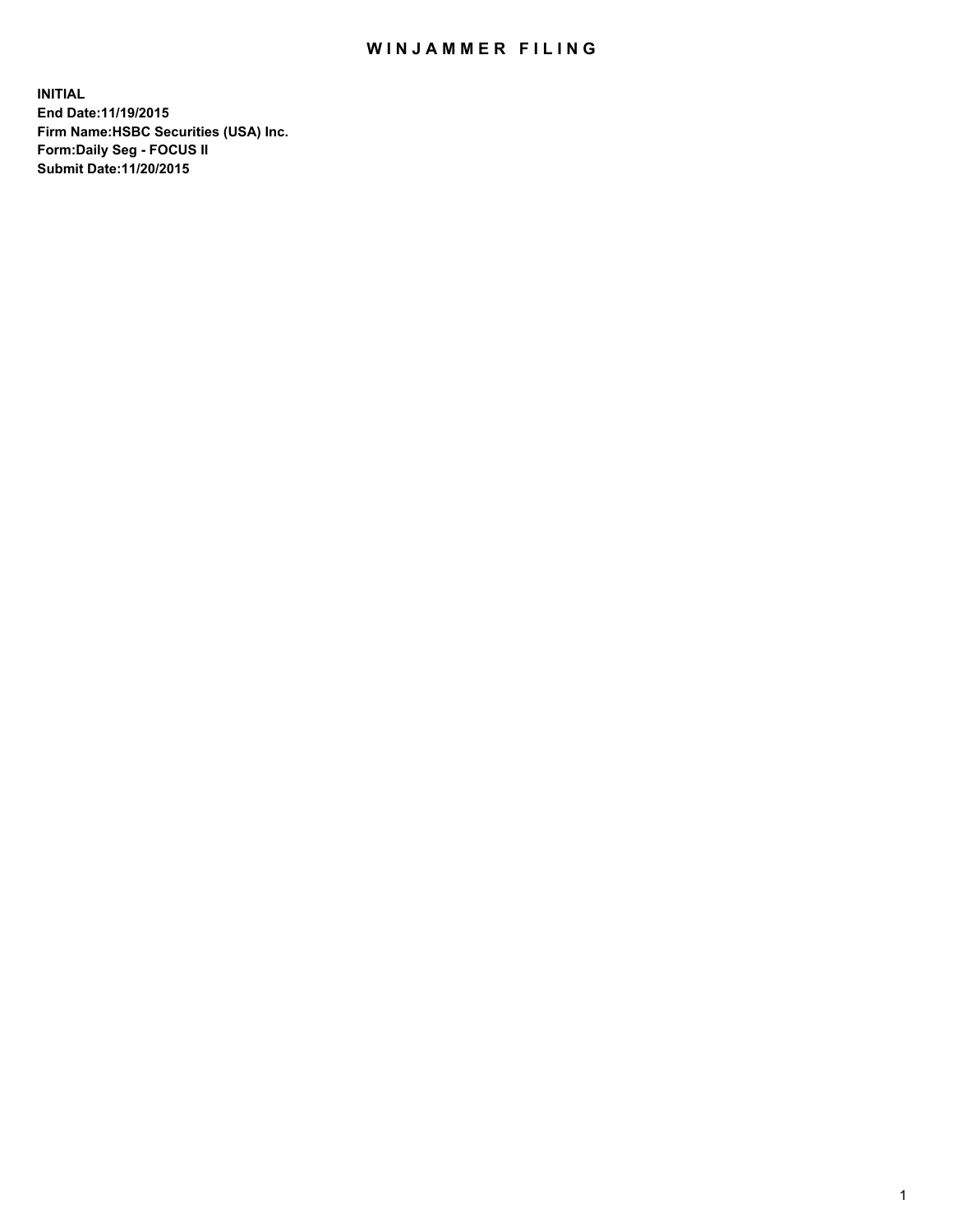## **INITIAL End Date:11/19/2015 Firm Name:HSBC Securities (USA) Inc. Form:Daily Seg - FOCUS II Submit Date:11/20/2015 Daily Segregation - Cover Page**

| Name of Company<br><b>Contact Name</b><br><b>Contact Phone Number</b><br><b>Contact Email Address</b>                                                                                                                                                                                                                         | <b>HSBC Securities (USA) Inc.</b><br>Steven richardson<br>212-525-6445<br>steven.richardson@us.hsbc.com |
|-------------------------------------------------------------------------------------------------------------------------------------------------------------------------------------------------------------------------------------------------------------------------------------------------------------------------------|---------------------------------------------------------------------------------------------------------|
| FCM's Customer Segregated Funds Residual Interest Target (choose one):<br>a. Minimum dollar amount: ; or<br>b. Minimum percentage of customer segregated funds required:% ; or<br>c. Dollar amount range between: and; or<br>d. Percentage range of customer segregated funds required between: % and %.                      | 110,000,000<br>00<br>0 <sub>0</sub>                                                                     |
| FCM's Customer Secured Amount Funds Residual Interest Target (choose one):<br>a. Minimum dollar amount: ; or<br>b. Minimum percentage of customer secured funds required:%; or<br>c. Dollar amount range between: and; or<br>d. Percentage range of customer secured funds required between:% and%.                           | 10,000,000<br>0 <sub>0</sub><br>0 <sub>0</sub>                                                          |
| FCM's Cleared Swaps Customer Collateral Residual Interest Target (choose one):<br>a. Minimum dollar amount: ; or<br>b. Minimum percentage of cleared swaps customer collateral required:%; or<br>c. Dollar amount range between: and; or<br>d. Percentage range of cleared swaps customer collateral required between:% and%. | 90,000,000<br>0 <sub>0</sub><br>00                                                                      |

Attach supporting documents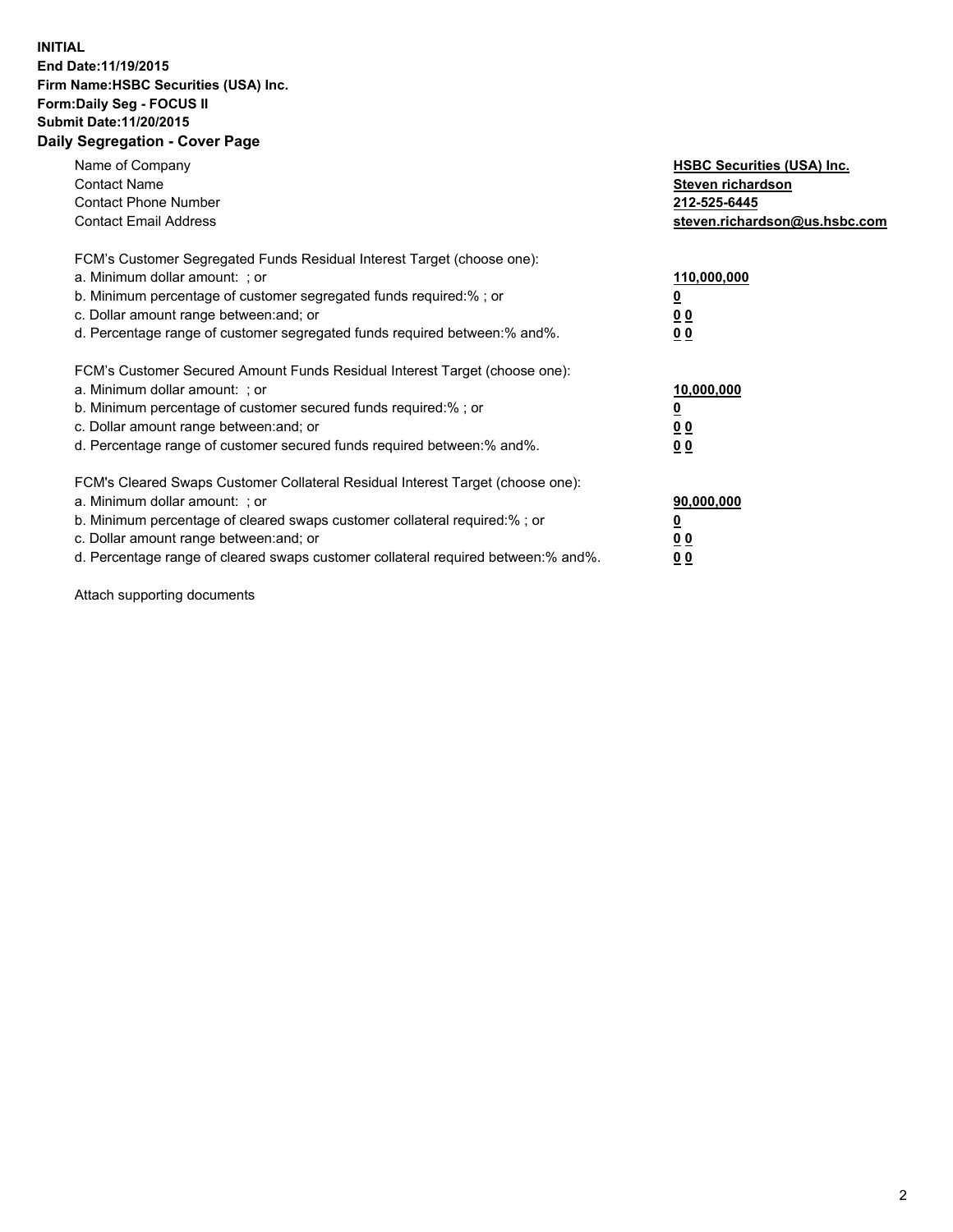**INITIAL End Date:11/19/2015 Firm Name:HSBC Securities (USA) Inc. Form:Daily Seg - FOCUS II Submit Date:11/20/2015**

## **Daily Segregation - Secured Amounts**

|     | Foreign Futures and Foreign Options Secured Amounts                                         |                                                   |
|-----|---------------------------------------------------------------------------------------------|---------------------------------------------------|
|     | Amount required to be set aside pursuant to law, rule or regulation of a foreign            | $0$ [7305]                                        |
|     | government or a rule of a self-regulatory organization authorized thereunder                |                                                   |
| 1.  | Net ledger balance - Foreign Futures and Foreign Option Trading - All Customers             |                                                   |
|     | A. Cash                                                                                     | 54,797,089 [7315]                                 |
|     | B. Securities (at market)                                                                   | 108,745,463 [7317]                                |
| 2.  | Net unrealized profit (loss) in open futures contracts traded on a foreign board of trade   | -29,847,275 [7325]                                |
| 3.  | Exchange traded options                                                                     |                                                   |
|     | a. Market value of open option contracts purchased on a foreign board of trade              | $0$ [7335]                                        |
|     | b. Market value of open contracts granted (sold) on a foreign board of trade                | $0$ [7337]                                        |
| 4.  | Net equity (deficit) (add lines 1. 2. and 3.)                                               | 133,695,277 [7345]                                |
| 5.  | Account liquidating to a deficit and account with a debit balances - gross amount           | 25,583,511 [7351]                                 |
|     | Less: amount offset by customer owned securities                                            | -25,520,362 [7352] 63,149 [7354]                  |
| 6.  | Amount required to be set aside as the secured amount - Net Liquidating Equity              | 133,758,426 [7355]                                |
|     | Method (add lines 4 and 5)                                                                  |                                                   |
| 7.  | Greater of amount required to be set aside pursuant to foreign jurisdiction (above) or line | 133,758,426 [7360]                                |
|     | 6.                                                                                          |                                                   |
|     | FUNDS DEPOSITED IN SEPARATE REGULATION 30.7 ACCOUNTS                                        |                                                   |
| 1.  | Cash in banks                                                                               |                                                   |
|     | A. Banks located in the United States                                                       | 12,641,809 [7500]                                 |
|     | B. Other banks qualified under Regulation 30.7                                              | 0 [7520] 12,641,809 [7530]                        |
| 2.  | Securities                                                                                  |                                                   |
|     | A. In safekeeping with banks located in the United States                                   | 60,218,905 [7540]                                 |
|     | B. In safekeeping with other banks qualified under Regulation 30.7                          | 0 [7560] 60,218,905 [7570]                        |
| 3.  | Equities with registered futures commission merchants                                       |                                                   |
|     | A. Cash                                                                                     | $0$ [7580]                                        |
|     | <b>B.</b> Securities                                                                        | $0$ [7590]                                        |
|     | C. Unrealized gain (loss) on open futures contracts                                         | $0$ [7600]                                        |
|     | D. Value of long option contracts                                                           | $0$ [7610]                                        |
|     | E. Value of short option contracts                                                          | 0 [7615] 0 [7620]                                 |
| 4.  | Amounts held by clearing organizations of foreign boards of trade                           |                                                   |
|     | A. Cash                                                                                     | $0$ [7640]                                        |
|     | <b>B.</b> Securities                                                                        | $0$ [7650]                                        |
|     | C. Amount due to (from) clearing organization - daily variation                             | $0$ [7660]                                        |
|     | D. Value of long option contracts                                                           | $0$ [7670]                                        |
|     | E. Value of short option contracts                                                          | 0 [7675] 0 [7680]                                 |
| 5.  | Amounts held by members of foreign boards of trade                                          |                                                   |
|     | A. Cash                                                                                     | 95,963,187 [7700]                                 |
|     | <b>B.</b> Securities                                                                        | 48,526,558 [7710]                                 |
|     | C. Unrealized gain (loss) on open futures contracts                                         | -29,847,275 [7720]                                |
|     | D. Value of long option contracts                                                           | 0 <sup>[7730]</sup>                               |
|     | E. Value of short option contracts                                                          | 0 <sup>[7735]</sup> 114,642,470 <sup>[7740]</sup> |
| 6.  | Amounts with other depositories designated by a foreign board of trade                      | 0 [7760]                                          |
| 7.  | Segregated funds on hand                                                                    | $0$ [7765]                                        |
| 8.  | Total funds in separate section 30.7 accounts                                               | 187,503,184 [7770]                                |
| 9.  | Excess (deficiency) Set Aside for Secured Amount (subtract line 7 Secured Statement         | 53,744,758 [7380]                                 |
|     | Page 1 from Line 8)                                                                         |                                                   |
| 10. | Management Target Amount for Excess funds in separate section 30.7 accounts                 | 10,000,000 [7780]                                 |
| 11. | Excess (deficiency) funds in separate 30.7 accounts over (under) Management Target          | 43,744,758 [7785]                                 |
|     |                                                                                             |                                                   |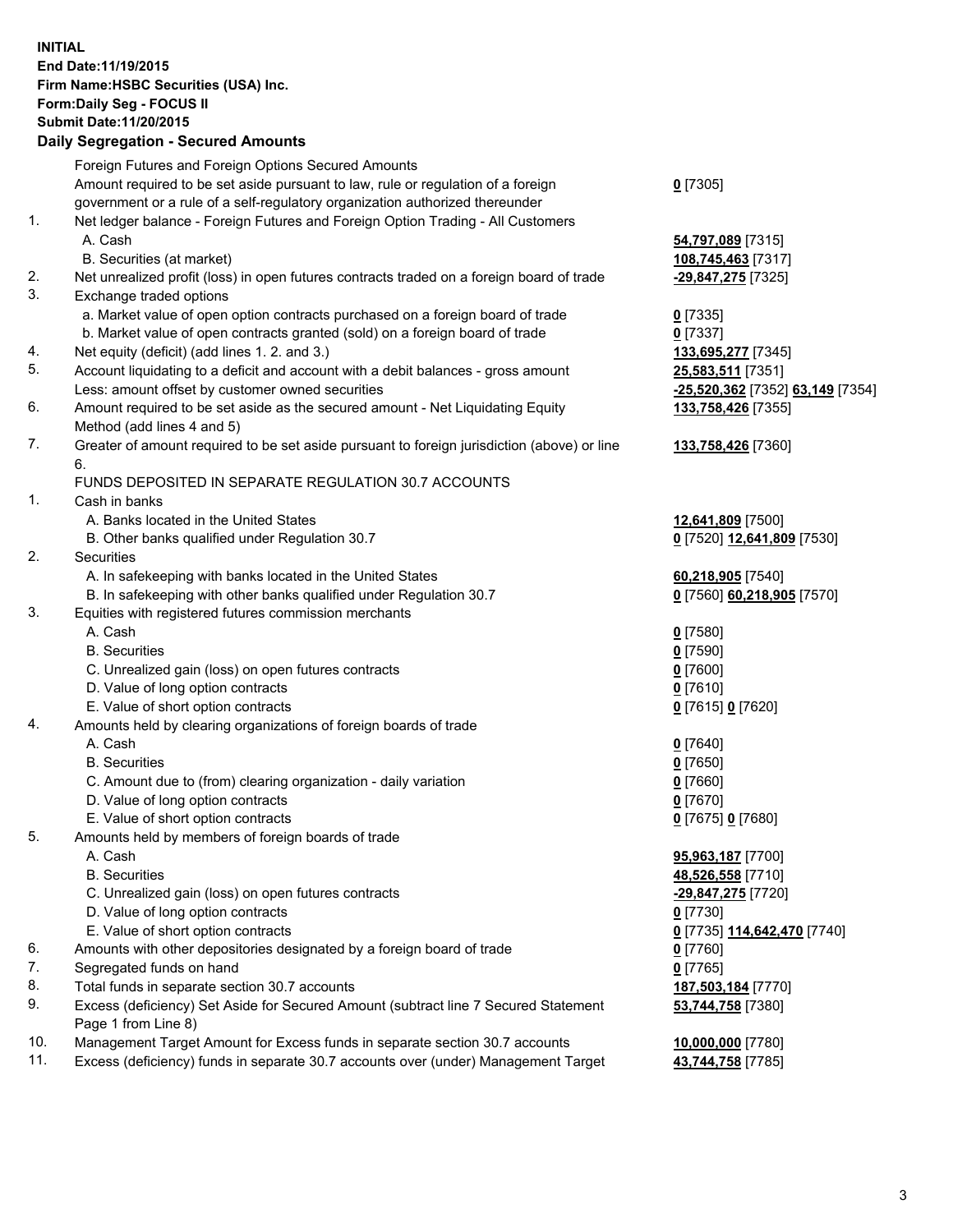**INITIAL End Date:11/19/2015 Firm Name:HSBC Securities (USA) Inc. Form:Daily Seg - FOCUS II Submit Date:11/20/2015 Daily Segregation - Segregation Statement** SEGREGATION REQUIREMENTS(Section 4d(2) of the CEAct) 1. Net ledger balance A. Cash **-268,220,683** [7010] B. Securities (at market) **1,112,516,410** [7020] 2. Net unrealized profit (loss) in open futures contracts traded on a contract market **531,694,514** [7030] 3. Exchange traded options A. Add market value of open option contracts purchased on a contract market **180,886,379** [7032] B. Deduct market value of open option contracts granted (sold) on a contract market **-80,394,026** [7033] 4. Net equity (deficit) (add lines 1, 2 and 3) **1,476,482,594** [7040] 5. Accounts liquidating to a deficit and accounts with debit balances - gross amount **2,506,823** [7045] Less: amount offset by customer securities **-2,506,771** [7047] **52** [7050] 6. Amount required to be segregated (add lines 4 and 5) **1,476,482,646** [7060] FUNDS IN SEGREGATED ACCOUNTS 7. Deposited in segregated funds bank accounts A. Cash **60,588,568** [7070] B. Securities representing investments of customers' funds (at market) **0** [7080] C. Securities held for particular customers or option customers in lieu of cash (at market) **368,892,264** [7090] 8. Margins on deposit with derivatives clearing organizations of contract markets A. Cash **26,968,658** [7100] B. Securities representing investments of customers' funds (at market) **207,566,139** [7110] C. Securities held for particular customers or option customers in lieu of cash (at market) **743,624,146** [7120] 9. Net settlement from (to) derivatives clearing organizations of contract markets **8,723,522** [7130] 10. Exchange traded options A. Value of open long option contracts **180,886,379** [7132] B. Value of open short option contracts **-80,394,026** [7133] 11. Net equities with other FCMs A. Net liquidating equity **77,324,451** [7140] B. Securities representing investments of customers' funds (at market) **0** [7160] C. Securities held for particular customers or option customers in lieu of cash (at market) **0** [7170] 12. Segregated funds on hand **0** [7150] 13. Total amount in segregation (add lines 7 through 12) **1,594,180,101** [7180] 14. Excess (deficiency) funds in segregation (subtract line 6 from line 13) **117,697,455** [7190] 15. Management Target Amount for Excess funds in segregation **110,000,000** [7194]

16. Excess (deficiency) funds in segregation over (under) Management Target Amount Excess

4

**7,697,455** [7198]